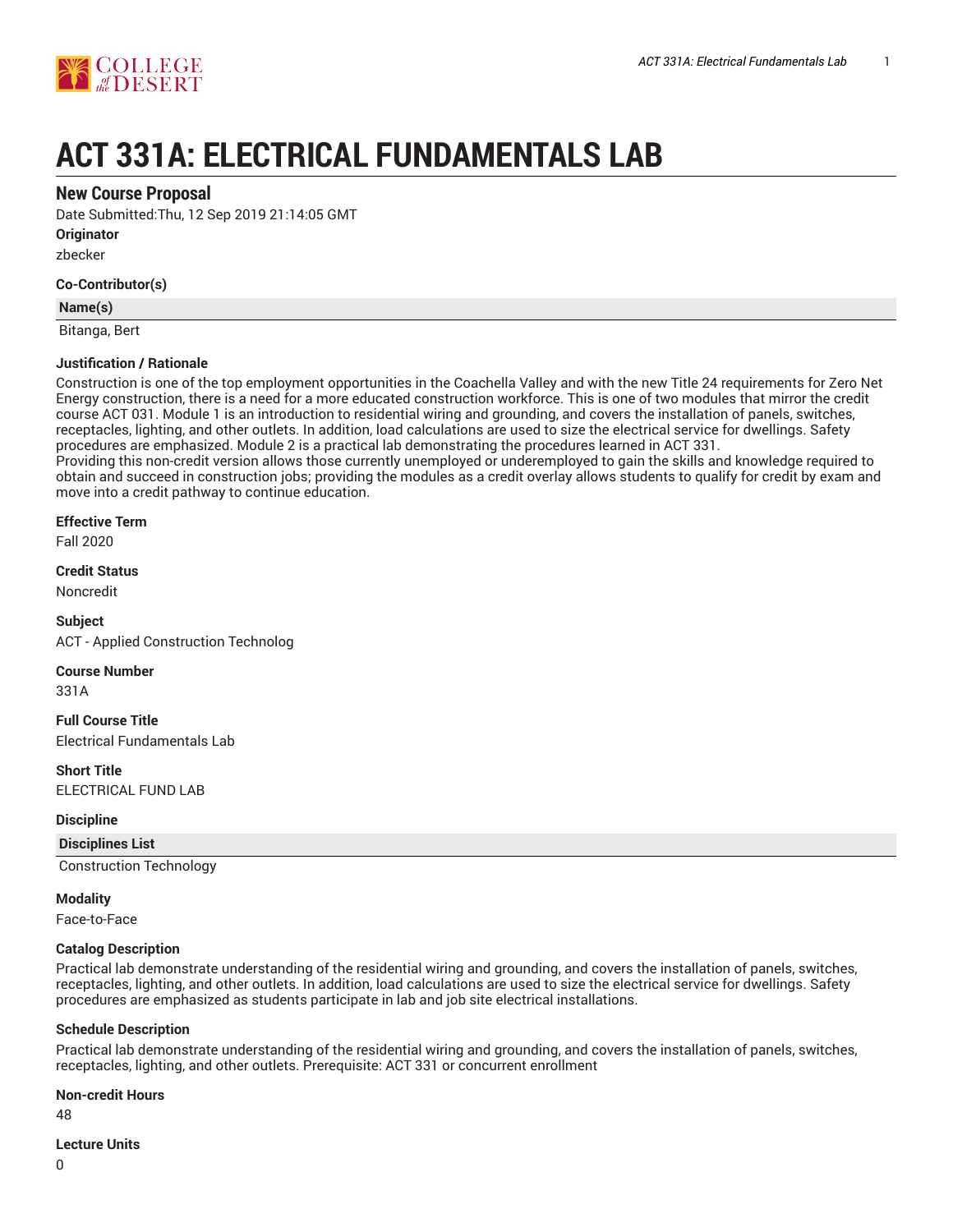

## **Lecture Semester Hours**

0

**Lab Units** 0

**In-class Hours** 48

**Out-of-class Hours** 0

**Total Course Units** 0

**Total Semester Hours** 48

## **Override Description**

Noncredit courses do not have lecture and lab. The out of class hours were adjusted to provide the same total as the equivalent credit course.

**Prerequisite Course(s)** ACT 331 or concurrent enrollment

# **Required Text and Other Instructional Materials**

**Resource Type** Book

**Author**

National Center for Construction Education and Research

**Title**

Construction Technology-Trainee Guide

**Edition**

8th

**City**

Gainesville, FL

**Publisher** Pearson Prentice Hall

**Year** 2016

**College Level**

Yes

**Flesch-Kincaid Level** 12

**ISBN #** 978-0-13-382959-4

**Class Size Maximum**

20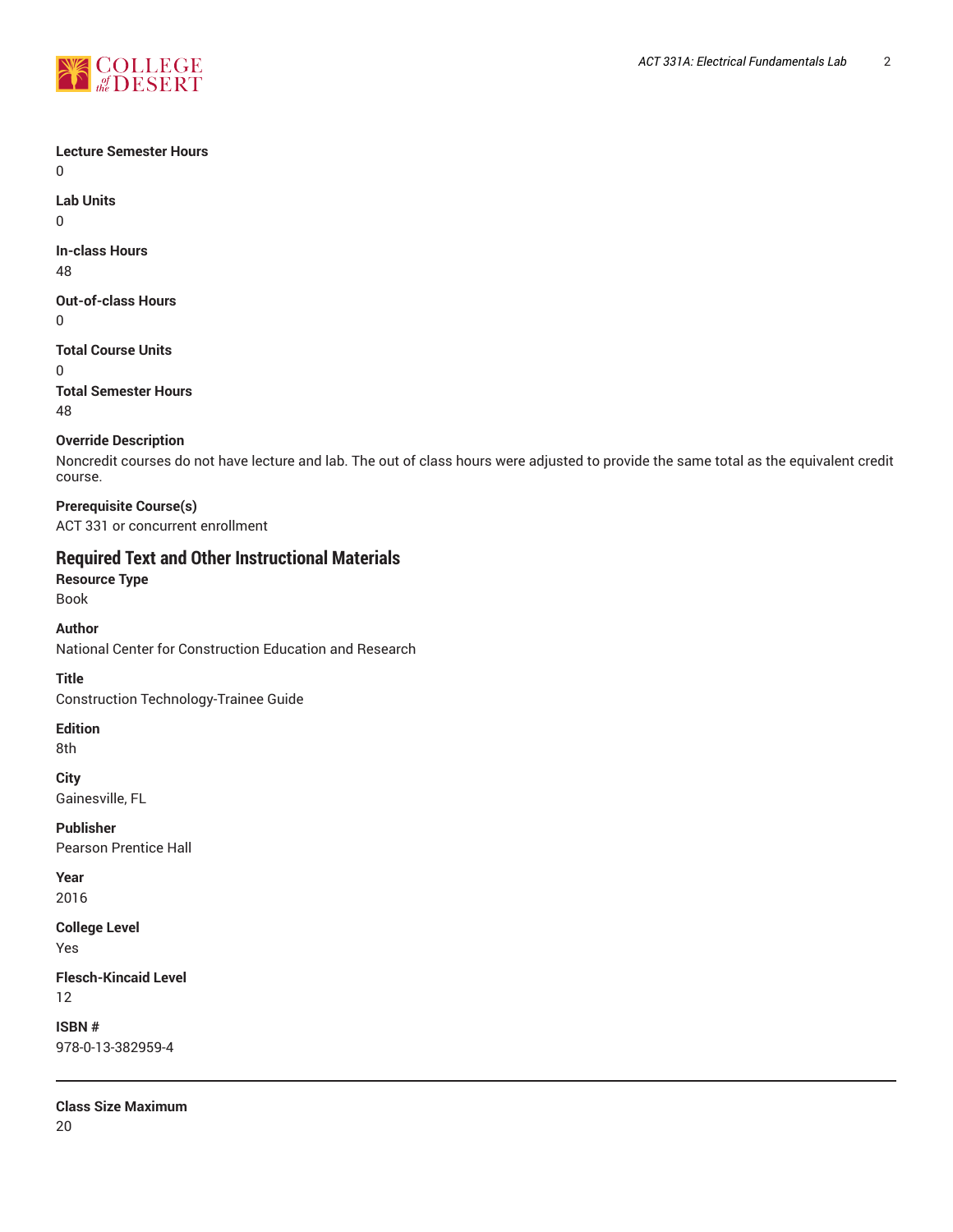

#### **Entrance Skills**

Explain safe working practices in the construction environment.

#### **Requisite Course Objectives**

ACT 331-Explain the safe working practices in the construction environment.

#### **Entrance Skills**

Explain the purpose of OSHA

#### **Requisite Course Objectives**

ACT 331-Explain the purpose of OSHA and how it promotes safety on the job site.

#### **Entrance Skills**

Identify electrical hazards and how to avoid them in the workplace.

#### **Requisite Course Objectives**

ACT 331-Identify electrical hazards and how to avoid or minimize them in the workplace.

#### **Entrance Skills**

Explain the role of the National Electrical Code in residential wiring.

#### **Requisite Course Objectives**

ACT 331-Explain the role of the National Electrical Code in residential wiring.

#### **Entrance Skills**

Explain the grounding requirements of a residential electric service.

#### **Requisite Course Objectives**

ACT 331-Explain the grounding requirements of a residential electric service.

#### **Entrance Skills**

Describe the proper wiring methods for various types of residences.

#### **Requisite Course Objectives**

ACT 331-Describe the proper wiring methods for various types of residences.

#### **Course Content**

- 1. Overview of the electrical trade.
- 2. Electrical shock.
- 3. Reducing the risk of hazardous situations.
- 4. OSHA.
- 5. NFPA 70E.
- 6. Ladders and scaffolds.
- 7. Basic tools safety.
- 8. Confined space entry procedures.
- 9. Basic first aid.
- 10. Solvents and toxic vapors.
- 11. Asbestos.
- 12. Batteries.
- 13. PCBs and vapor lamps.
- 14. Fall protection.
- 15. Sizing the electrical service.
- 16. Sizing residential neutral conductors.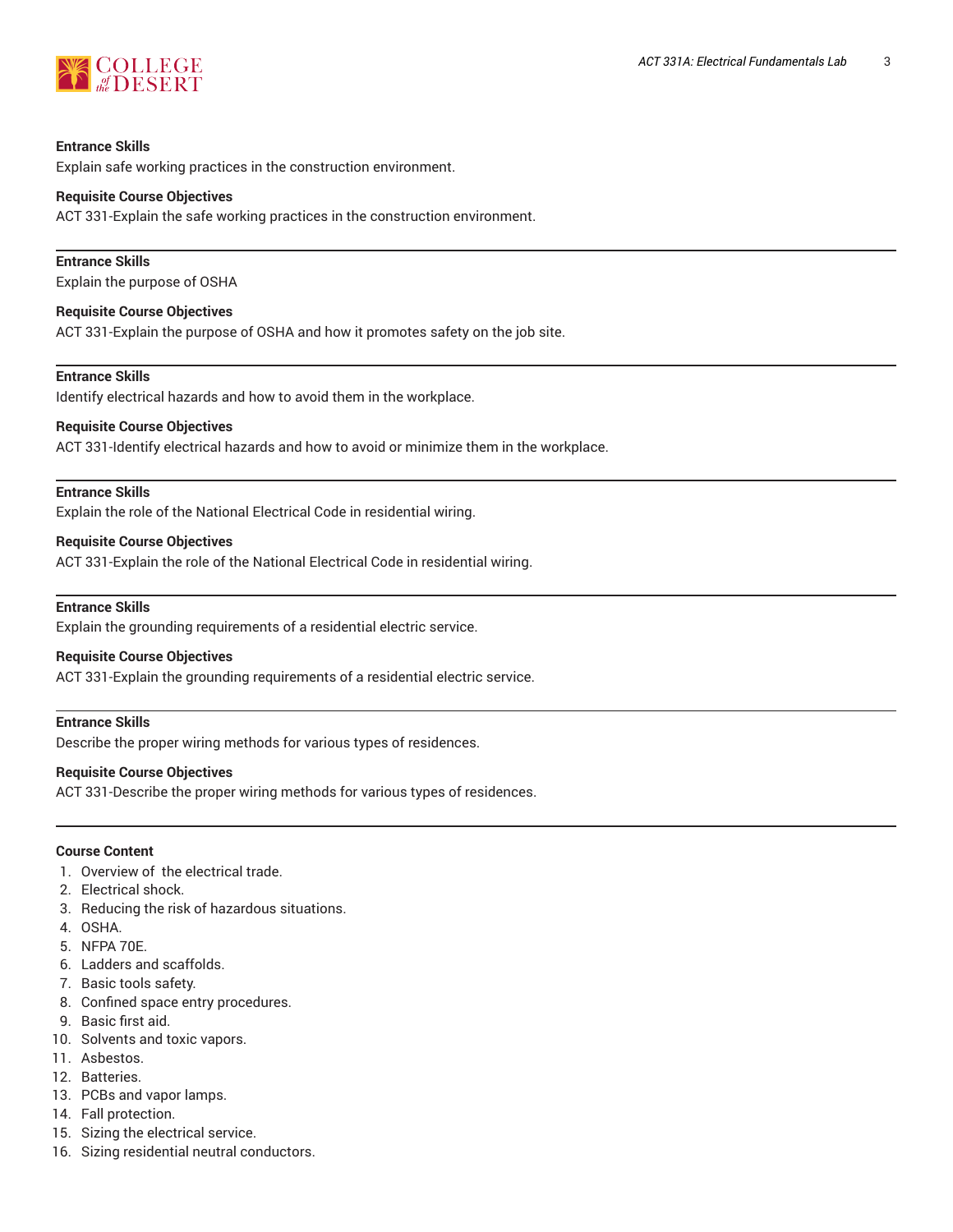

- 17. Sizing the load center.
- 18. Grounding.
- 19. Installing the service entrance.
- 20. Electrical panel location.
- 21. Wiring methods.
- 22. Equipment grounding system.
- 23. Branch circuit layout for power.
- 24. Branch circuit layout for lighting.
- 25. Outlet boxes.
- 26. Wiring devices.
- 27. Lighting control.
- 28. Electrical wiring.
- 29. Residential swimming pools, spas, and hot tubs.

## **Course Objectives**

|              | <b>Objectives</b>                                                                                                                           |
|--------------|---------------------------------------------------------------------------------------------------------------------------------------------|
| Objective 1  | Explain the safe working practices in the construction environment.                                                                         |
| Objective 2  | Explain the purpose of OSHA and how it promotes safety on the job site.                                                                     |
| Objective 3  | Identify electrical hazards and how to avoid or minimize them in the workplace.                                                             |
| Objective 4  | Explain safety issues concerning lockout / tagout procedures, confined space entry, respiratory protection, and fall<br>protection systems. |
| Objective 5  | Develop a task plan and a hazard assessment for a given task and select the appropriate PPE and work methods to<br>safely perform the task. |
| Objective 6  | Demonstrate the grounding requirements of a residential electric service.                                                                   |
| Objective 7  | Demonstrate how to calculate and select service-entrance equipment.                                                                         |
| Objective 8  | Describe the proper wiring methods for various types of residences.                                                                         |
| Objective 9  | Demonstrate the proper computation for branch circuit loads and explain their installation requirements.                                    |
| Objective 10 | Demonstrate installation of equipment grounding conductors.                                                                                 |
| Objective 11 | Explain the purpose of ground fault circuit interrupters.                                                                                   |
| Objective 12 | Discuss outlet boxes and select the proper type for different wiring methods.                                                               |
| Objective 13 | Describe the installation rules for electrical systems around swimming pools pas, and hot tubs.                                             |
| Objective 14 | Install and control lighting fixtures.                                                                                                      |

## **Student Learning Outcomes**

|           | Upon satisfactory completion of this course, students will be able to:  |
|-----------|-------------------------------------------------------------------------|
| Outcome 1 | Outline the purpose of OSHA and the safety procedures in the workplace. |
| Outcome 2 | Design and install the electric service requirements in a dwelling.     |
|           |                                                                         |

## **Methods of Instruction**

| <b>Method</b>                      | Please provide a description or examples of how each instructional<br>method will be used in this course.  |
|------------------------------------|------------------------------------------------------------------------------------------------------------|
| Demonstration, Repetition/Practice | Participate in sample wiring assignments in a lab environment.                                             |
| Participation                      | Install the wiring for a sample residential dwelling.                                                      |
| Discussion                         | Discuss safety procedures.                                                                                 |
| Other (Specify)                    | Install electrical lighting fixtures and controls.                                                         |
| <b>Methods of Evaluation</b>       |                                                                                                            |
| $B = AB + AB + AB$                 | $\mathbf{D}$ and a second density in the contribution of the contribution of $\mathbf{A}$ and $\mathbf{A}$ |

| Method                             | Please provide a description or examples of how<br>each evaluation method will be used in this course. | <b>Type of Assignment</b> |
|------------------------------------|--------------------------------------------------------------------------------------------------------|---------------------------|
| Written homework                   | Field notes.                                                                                           | In Class Only             |
| Student participation/contribution | Correct selection and installation of wiring<br>appropriate for a given residential situation.         | In Class Only             |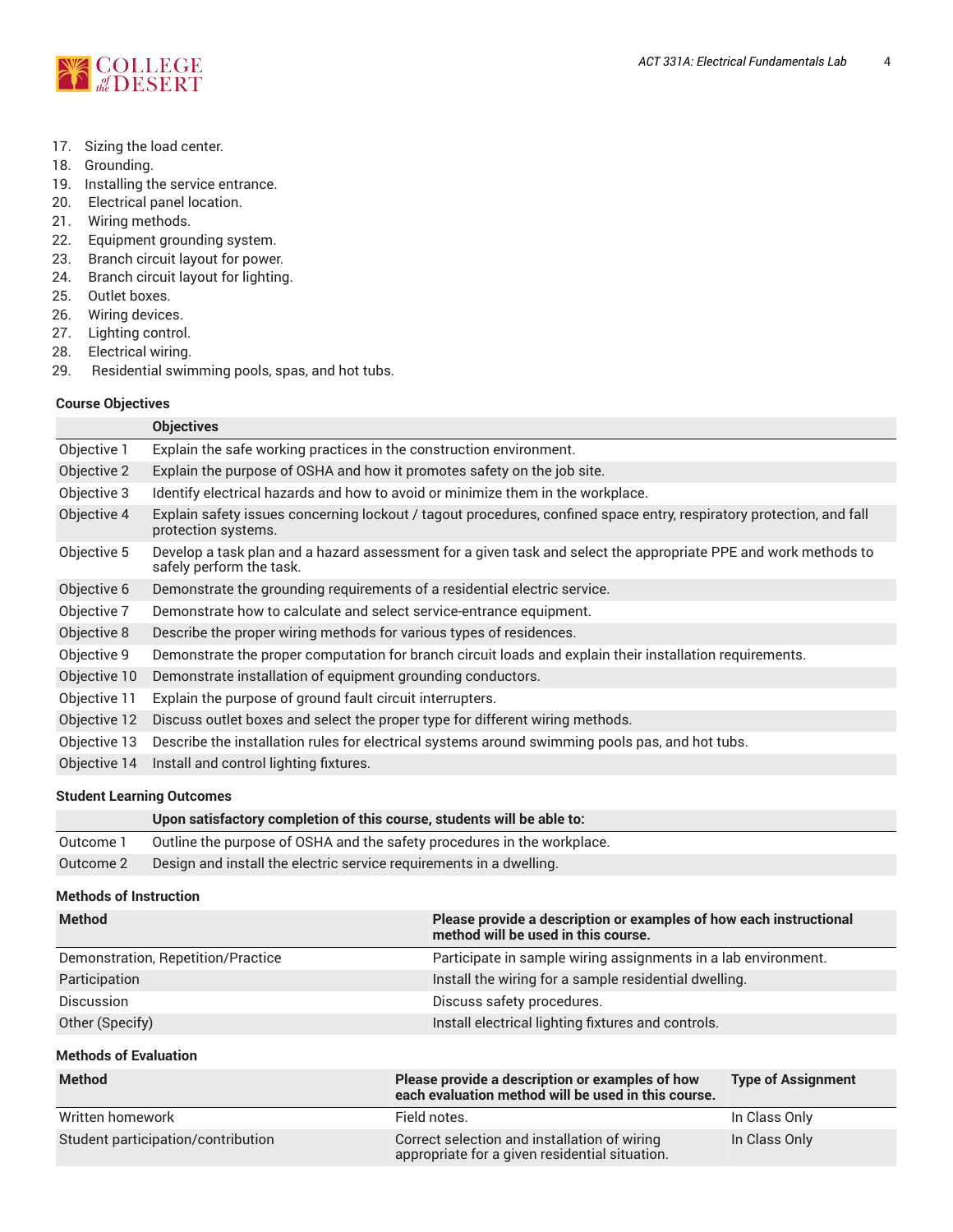

Group activity participation/observation Effective participation as a member of a team installing electrical service to a sample residential dwelling.

In Class Only

#### **Assignments**

#### **Other In-class Assignments**

- 1. Individual projects installing a variety of electrical services on sample residential walls and ceilings.
- 2. Small group projects installing a variety of electrical services in a sample residential dwelling.

**Grade Methods** Pass/No Pass Only

## **MIS Course Data**

**CIP Code** 46.0412 - Building/Construction Site Management/Manager.

**TOP Code** 095700 - Civil and Construction Management Technology

**SAM Code** C - Clearly Occupational

**Basic Skills Status** Not Basic Skills

**Prior College Level** Not applicable

**Cooperative Work Experience** Not a Coop Course

**Course Classification Status** Other Non-credit Enhanced Funding

**Approved Special Class** Not special class

**Noncredit Category** Short-Term Vocational

**Funding Agency Category** Not Applicable

**Program Status** Program Applicable

**Transfer Status** Not transferable

**Allow Audit** No

**Repeatability** No

**Materials Fee** No

**Additional Fees?** No